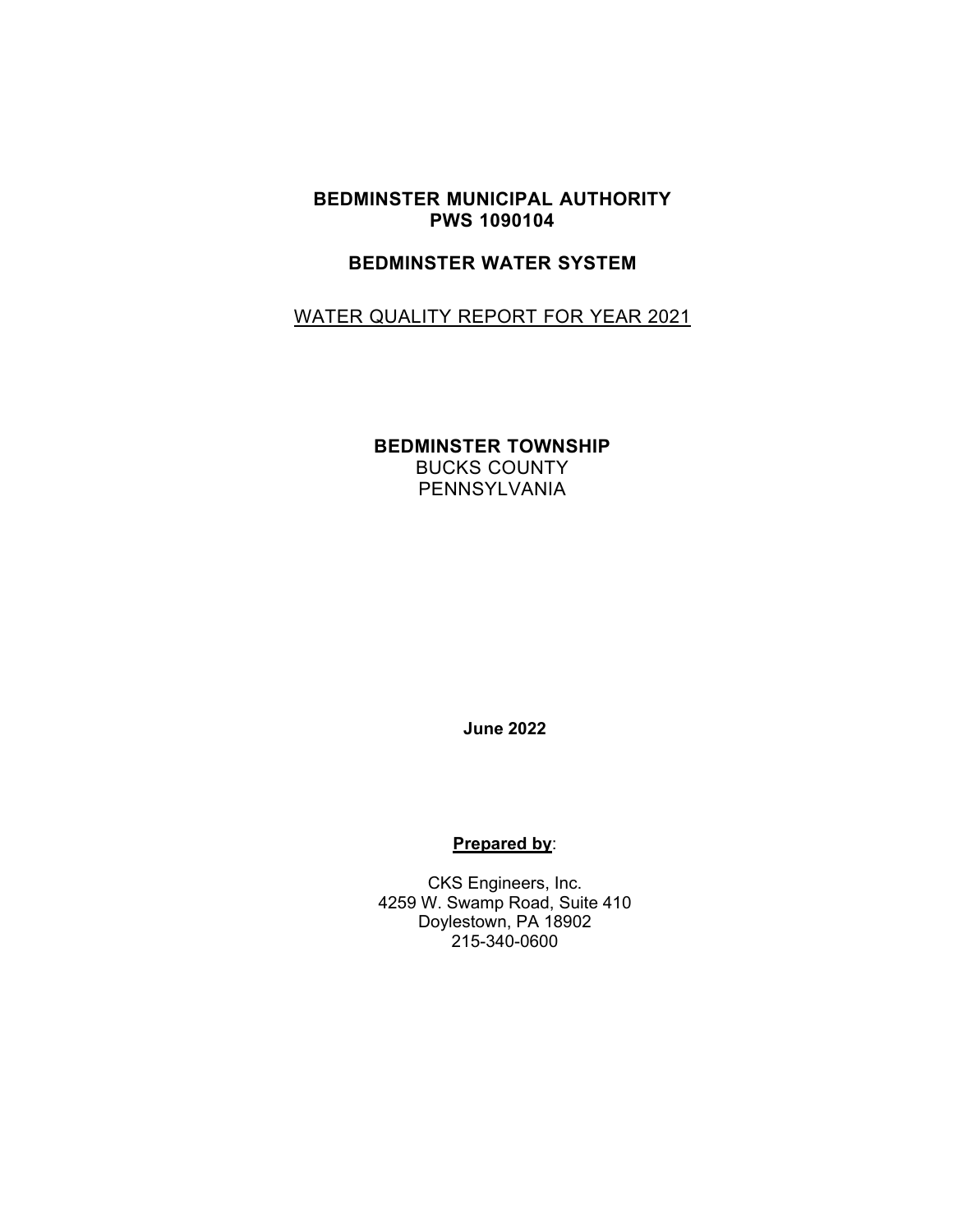# **2021 CONSUMER CONFIDENCE REPORT Bedminster Municipal Authority (PWS1090104)**

# *Espanol* **(Spanish)**

*Este informe contiene información muy importante sobre su agua de beber. Tradúzcalo ó hable con alguien que lo entienda bien.* (This report contains very important information about your drinking water. Translate it, or speak with someone who understands it.)

#### **Is my water safe?**

Bedminster Municipal Authority (BMA) is pleased to present to you this year's Annual Drinking Water Quality Report, officially called the "Consumer Confidence Report". U.S. Environmental Protection Agency (EPA) and Pennsylvania Department of Environmental Protection (DEP) require community water suppliers to deliver a Consumer Confidence Report to their customers each year. This report is designed to inform you about the water quality and services we deliver to you every day. Our constant goal is to provide you with a dependable supply of drinking water.

IN 2021, BMA TAP WATER MET ALL EPA AND DEP DRINKING WATER HEALTH STANDARDS.

#### **Do I need to take special precautions?**

Some people may be more vulnerable to contaminants in drinking water than the general population. Immuno-compromised persons, such as persons with cancer undergoing chemotherapy, persons who have undergone organ transplants, people with HIV/AIDS or other immune system disorders, some elderly and infants, can be particularly at risk from infections. These people should seek advice about drinking water from their health care providers. EPA and U.S. Centers for Disease Control and Prevention (CDC) guidelines on appropriate means to lessen the risk of infection by Cryptosporidium and other microbial contaminants are available from EPA's Safe Water Drinking Hotline (800-426-4791).

#### **Where does my water come from?**

The water that BMA treats and supplies is drawn from four potable groundwater wells: Well No. 2, Well No. 9, Well A, and Well E. The residential land uses surrounding these wells pose little susceptibility to potential sources of contamination. Source water monitoring confirms the sources are not subjected to contamination.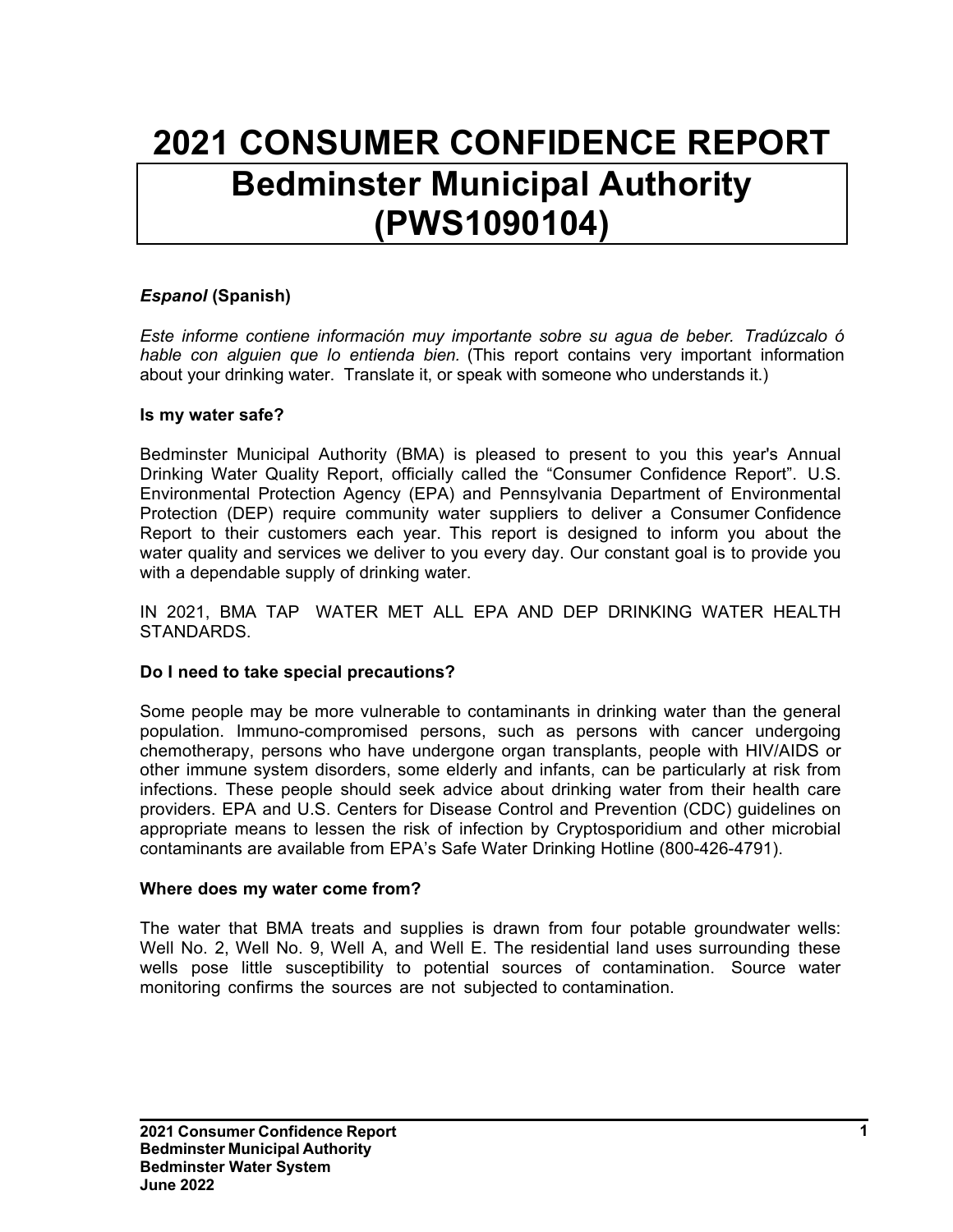## **Why are there contaminants in my drinking water?**

Drinking water, including bottled water, may reasonably be expected to contain at least small amounts of some contaminants. The presence of contaminants does not necessarily indicate that water poses a health risk. More information about contaminants and potential health effects can be obtained by calling the EPA's Safe Drinking Water Hotline (800-426-4791). The sources of drinking water (both tap water and bottled water) include rivers, lakes, streams, ponds, reservoirs, springs, and wells. As water travels over the surface of the land or through the ground, it dissolves naturally occurring minerals and, in some cases, radioactive material, and can pick up substances resulting from the presence of animals or from human activity. Microbial contaminants, such as viruses and bacteria, may come from sewage treatment plants, septic systems, agricultural livestock operations, and wildlife. Inorganic contaminants, such as salts and metals, can be naturally occurring or result from urban stormwater runoff, industrial or domestic wastewater discharges, oil and gas production, mining, or farming. Pesticides and herbicides may come from a variety of sources such as agriculture, urban stormwater runoff and residential uses. Organic chemical contaminants, including synthetic and volatile organic chemicals, which are by-products of industrial processes and petroleum production, may come from gas stations, urban stormwater runoff and septic systems. Radioactive contaminants can either be naturally occurring or be the result of oil and gas production and mining activities. In order to ensure that tap water is safe to drink, EPA prescribes regulations that limit the amount of certain contaminants in water provided by public water systems. U.S. Food and Drug Administration (FDA) regulations establish limits for contaminants in bottled water which must provide the same protection for public health.

## **How can I get involved?**

If you have any questions about this report or concerning your water utility, please contact our office at 215-249-1042, or Mr. Mike Sullivan from Private Utilities Enterprises at 215-766-2626. Mr. Sullivan is a DEP licensed water system operator and operates BMA's water system. We want our valued customers to be informed about their water utility. If you wish to learn more, please attend any of our regularly scheduled meetings. They are held at 7:00 p.m. on the fourth Thursday of each month at the Bedminster Township Building, 3112 Bedminster Road (Rt. 113), Bedminster, Pennsylvania.

#### **Monitoring and reporting of compliance data violations**

DURING 2021, BMA DID NOT VIOLATE ANY DRINKING WATER STANDARDS.

## **Conclusion**

BASED ON BMA'S 2021 SAMPLING AND ANALYSIS RECORDS, THE WATER SUPPLIED BY BMA COMPLIES WITH THE DRINKING WATER STANDARDS ESTABLISHED BY US EPA AND PA DEP.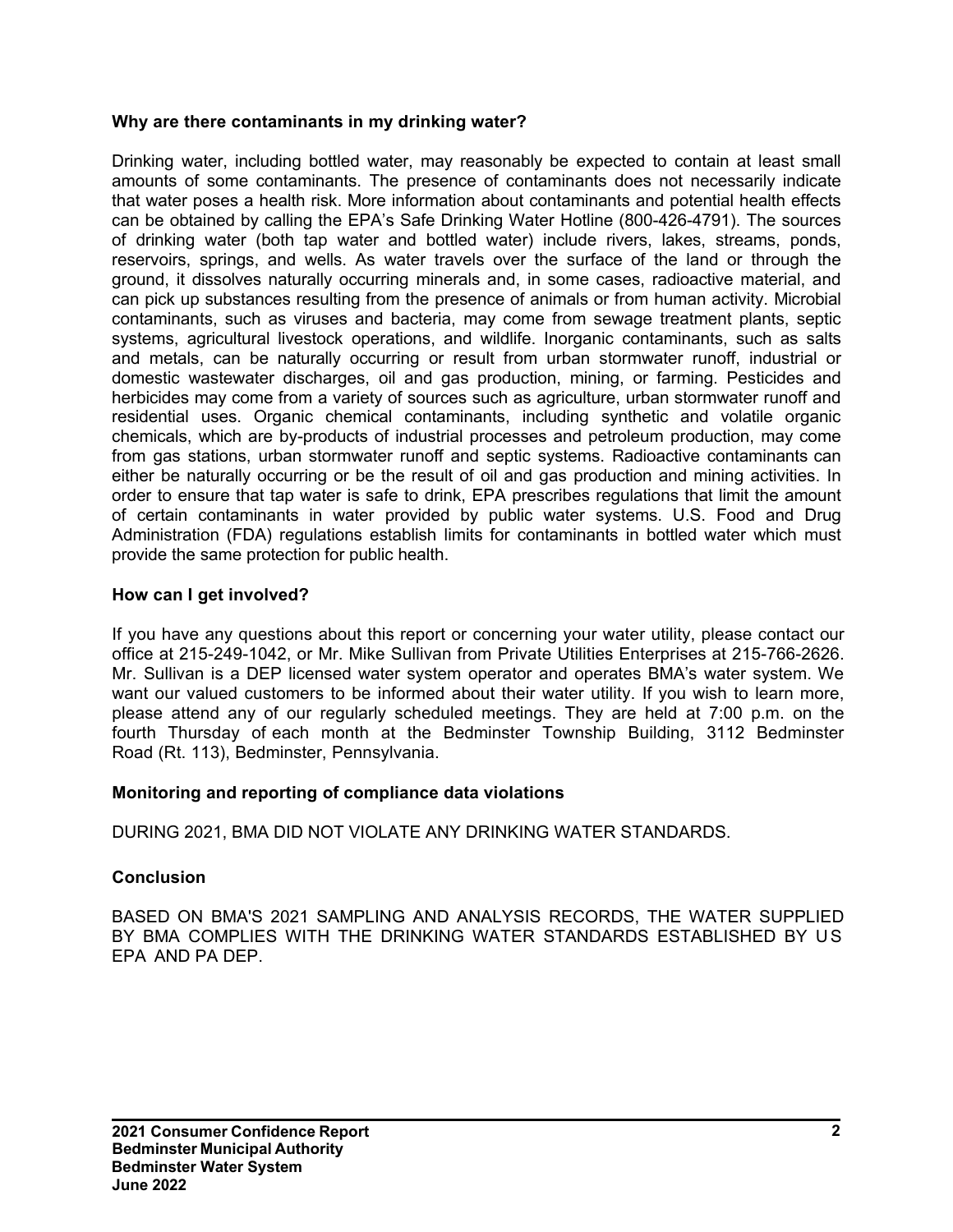Thank you for allowing BMA to continue providing your family with clean, quality water this year. In order to maintain a dependable water supply, we sometimes need to make improvements that will benefit all of our customers. Since BMA is a nonprofit organization, these improvements are sometimes reflected as rate structure adjustments. Thank you for understanding. BMA also requests the assistance from all our customers during drought conditions. With proper water conservation, each customer is assured to have adequate water supply and cost savings.

Practicing water conservation can be as simple as the following: turning off the faucet while shaving or brushing your teeth, operating only fully-loaded dish and clothes washers, and watering the lawn only during the early evening, especially during extremely hot days; doing so not only reduces the water loss through evaporation, but also allows the water to soak into the ground all night.

Please call our office if you have any questions. BMA works around the clock to provide top quality water to every tap in the water system. We ask that all our customers help us protect our water sources, which are the heart of our community, our way of life and our children's future.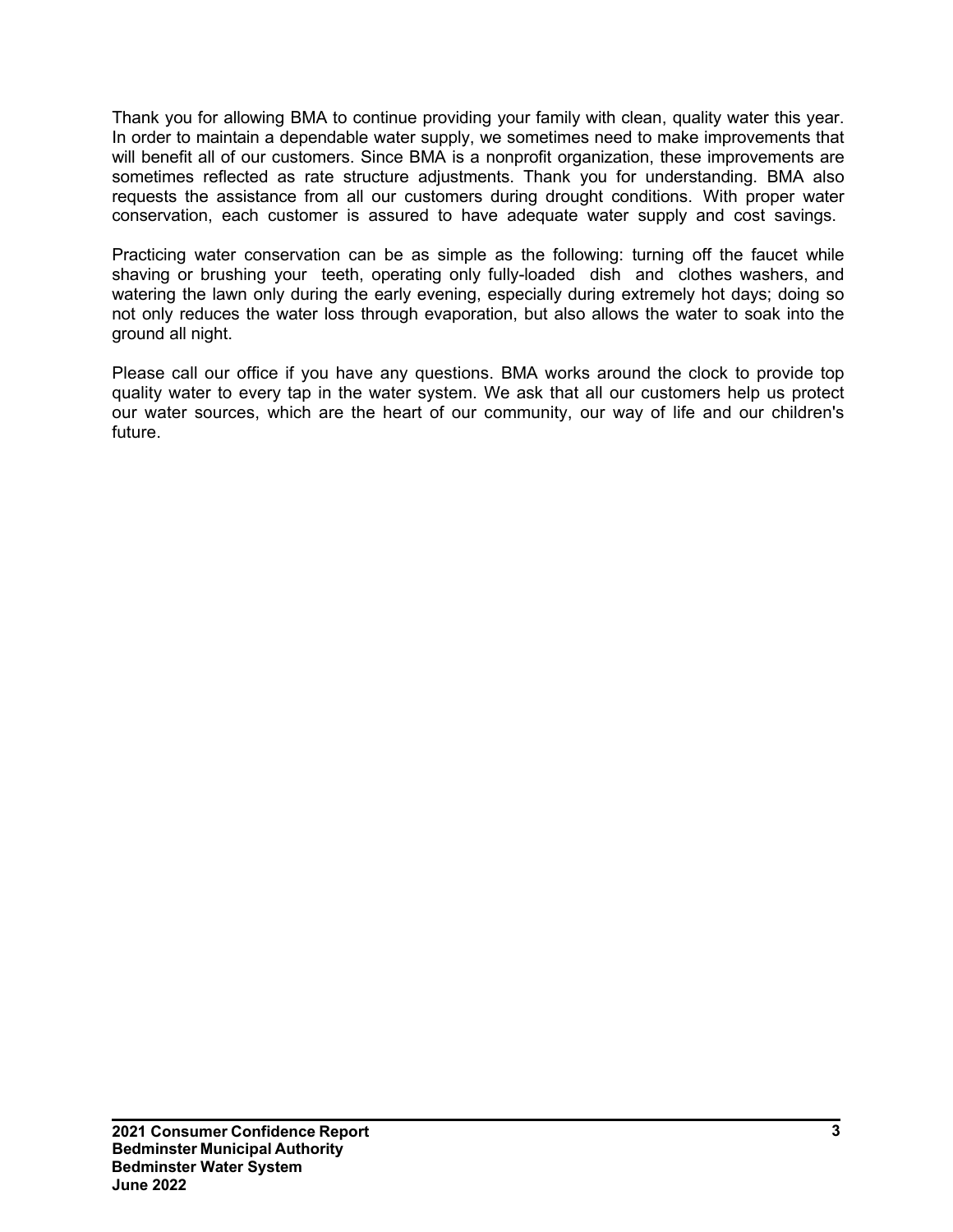# **Water Quality Data Table**

The table below lists all of the drinking water contaminants that we detected during the calendar year of this report and during the last five (5) years. The presence of contaminants in the water does not necessarily indicate that the water poses a health risk. Unless otherwise noted, the data presented in this table is from testing performed in the calendar year of the report. EPA and DEP require monitoring for certain contaminants less than once per year because the concentrations of these contaminants do not change frequently.

EPA and DEP require testing for trichloroethylene (TCE), but do not require testing for methyl tertiary-butyl ether (MTBE). In order to further ensure the high quality of our tap water, BMA voluntarily monitored for MTBE during the 2020 monitoring year. None was detected.

## DURING 2021, BMA DID NOT DETECT ANY TCE IN OUR WATER.

| <b>Important Drinking Water Definitions</b>      |                                                                                                                                                                                                                 |  |  |  |  |  |  |
|--------------------------------------------------|-----------------------------------------------------------------------------------------------------------------------------------------------------------------------------------------------------------------|--|--|--|--|--|--|
| <b>Term</b>                                      | <b>Definition</b>                                                                                                                                                                                               |  |  |  |  |  |  |
| Action Level (AL)                                | The concentration of a contaminant which, if exceeded,<br>triggers treatment or other requirements which a water<br>system must follow.                                                                         |  |  |  |  |  |  |
| Maximum Contaminant Level (MCL)                  | The highest level of a contaminant that is allowed in<br>drinking water. MCLs are set as close to the MCLGs as<br>feasible using the best available treatment technology.                                       |  |  |  |  |  |  |
| Maximum Contaminant Level Goal (MCLG)            | The level of a contaminant in drinking water below which<br>there is no known or expected risk to health. MCLGs<br>allow for a margin of safety.                                                                |  |  |  |  |  |  |
| Maximum Residual Disinfectant Level (MRDL)       | The highest level of a disinfectant allowed in drinking<br>water. There is convincing evidence that addition of a<br>disinfectant is necessary for control of microbial<br>contaminants.                        |  |  |  |  |  |  |
| Maximum Residual Disinfectant Level Goal (MRDLG) | The level of a drinking water disinfectant below which<br>there is no known or expected risk to health. MRDLGs do<br>not reflect the benefits of the use of disinfectants to<br>control microbial contaminants. |  |  |  |  |  |  |
| Minimum Residual Disinfectant Level (MinRDL)     | The minimum level of residual disinfectant required at the<br>entry point to the distribution system.                                                                                                           |  |  |  |  |  |  |
| <b>MCL in CCR Units</b>                          | This column converts the traditional MCL (mg/L) into the<br>required units. For instance, the traditional MCL of<br>antimony is 0.006 mg/L. By multiplying by 1,000, the MCL<br>is converted to 6 ppb.          |  |  |  |  |  |  |
| Treatment Technique (TT)                         | A required process intended to reduce the level of a<br>contaminant in drinking water.                                                                                                                          |  |  |  |  |  |  |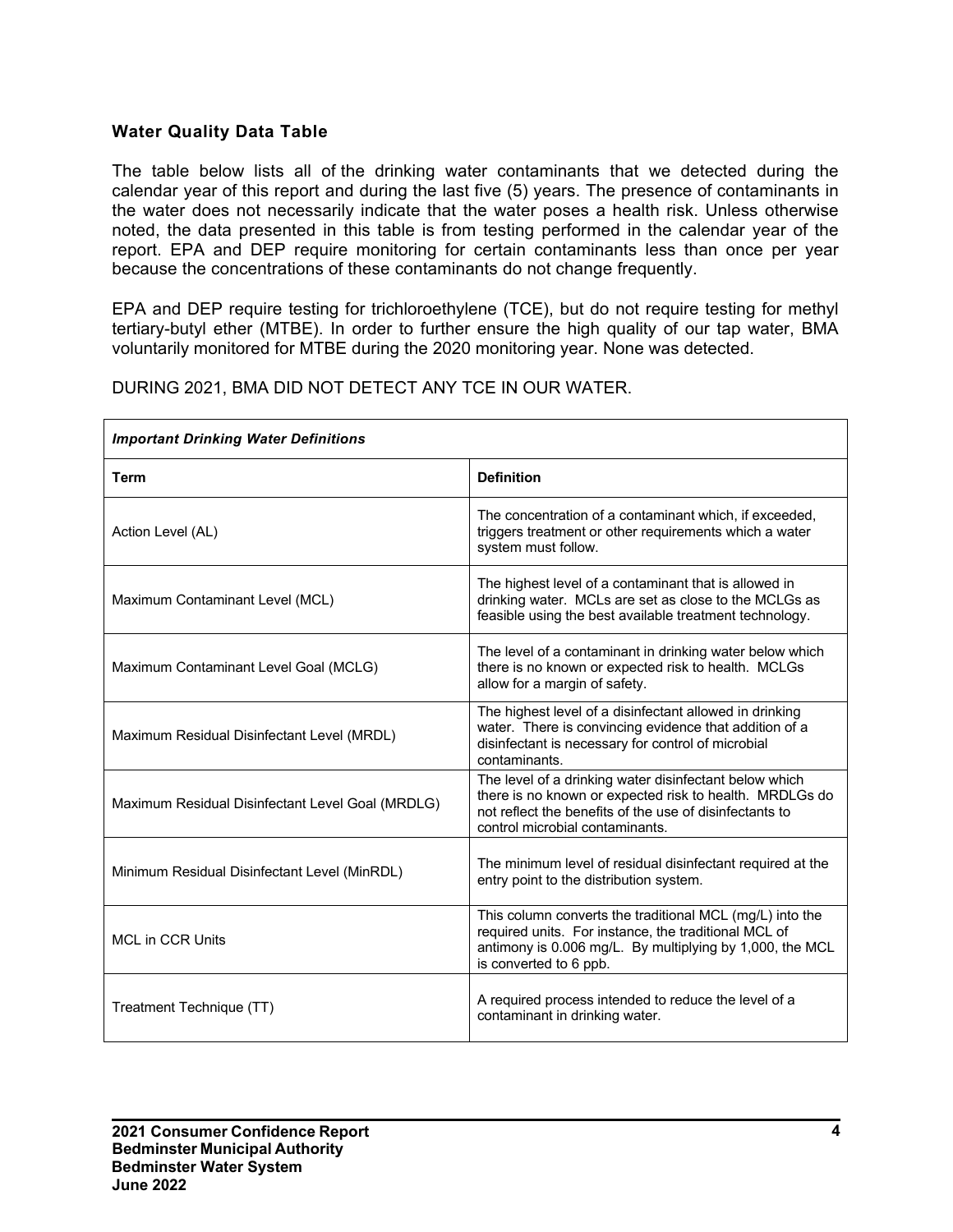#### **Detected Contaminants Table**

(See Unit Descriptions and Important Drinking Water Definitions below for explanations of the terms used in this table)

| <b>Contaminants</b>                                                                                                                                                     | <b>MCL in</b><br><b>CCR</b><br><b>Units</b> | <b>MCLG</b>          | Level<br>Detected Low | Range       | High | <b>Sample</b><br><b>Date</b> | <b>Violation</b><br>Y/N | <b>Possible Sources</b><br>of Contamination                                                           |  |
|-------------------------------------------------------------------------------------------------------------------------------------------------------------------------|---------------------------------------------|----------------------|-----------------------|-------------|------|------------------------------|-------------------------|-------------------------------------------------------------------------------------------------------|--|
| <b>Disinfectants and Disinfection By-Products</b><br>(There is convincing evidence that addition of a disinfectant is necessary for control of microbial contaminants.) |                                             |                      |                       |             |      |                              |                         |                                                                                                       |  |
| Chlorine (ppm)                                                                                                                                                          |                                             | $MRDL = 4$ MRDLG = 4 | 1.57                  | 1.01        | 1.57 | 2021                         | No                      | Water additive used to<br>control microbes                                                            |  |
| Haloacetic<br>Acids (ppb)                                                                                                                                               | 60                                          | <b>NA</b>            | 4.12                  | $\Omega$    | 4.12 | 2021                         | No                      | By-product of drinking<br>water disinfection                                                          |  |
| Total<br>Trihalomethane<br>s (ppb)                                                                                                                                      | 80                                          | <b>NA</b>            | 18                    | $\mathbf 0$ | 18   | 2021                         | <b>No</b>               | By-product of drinking<br>water chlorination                                                          |  |
| <b>Nitrate/Nitrite</b>                                                                                                                                                  |                                             |                      |                       |             |      |                              |                         |                                                                                                       |  |
| Nitrate (ppm)                                                                                                                                                           | 10                                          | 10                   | 0.62                  | $\mathbf 0$ | 1.36 | 2021                         | No                      | Erosion of natural deposits;<br>Runoff from fertilizer use:<br>leaching from septic tanks &<br>sewage |  |

÷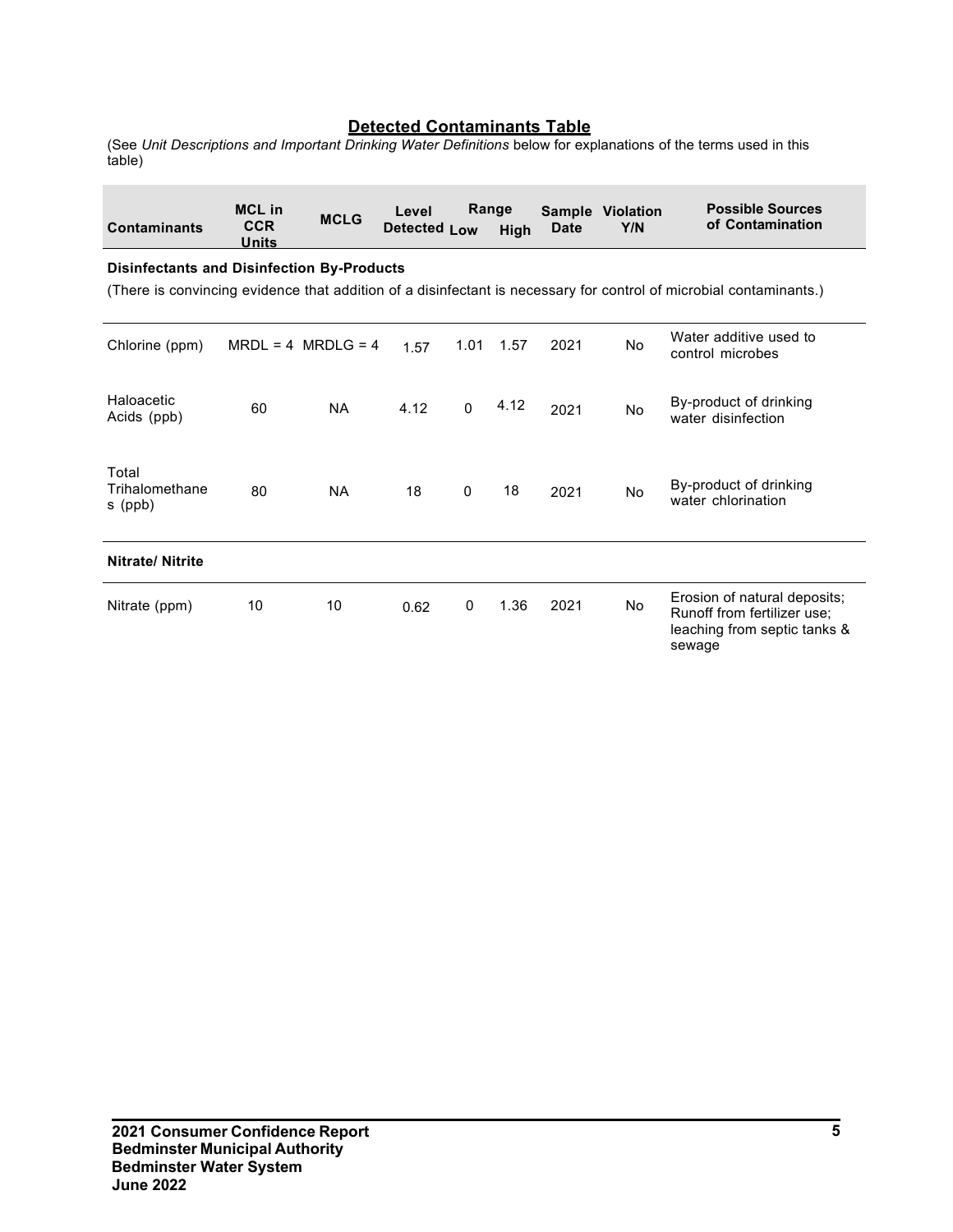| <b>Contaminants</b>             | <b>MCL in</b><br><b>CCR Units</b> | <b>MCLG</b>    | Level<br><b>Detected</b> | Low         | Range<br>High | <b>Date</b> | <b>Sample Violation</b><br>Y/N | <b>Possible Sources of</b><br><b>Contamination</b>                                                              |
|---------------------------------|-----------------------------------|----------------|--------------------------|-------------|---------------|-------------|--------------------------------|-----------------------------------------------------------------------------------------------------------------|
| <b>Inorganic Contaminants</b>   |                                   |                |                          |             |               |             |                                |                                                                                                                 |
| Arsenic (ppb)                   | 10                                | 0              | 3.5                      |             | $0 - 7.0$     | 2021        | No.                            | Erosion of natural deposits;<br>Runoff from orchards; Runoff<br>from glass and electronics<br>production wastes |
| Barium (ppm)                    | $\overline{2}$                    | $\overline{2}$ | 0.2                      |             | $0 - 0.411$   | 2021        | <b>No</b>                      | Discharge of drilling wastes;<br>Discharge from metal<br>refineries; Erosion of natural<br>deposits             |
| Calcium (ppm)                   | <b>NA</b>                         | <b>NA</b>      | 54                       | <b>NA</b>   | 54            | 2017        | No                             | Erosion of natural deposits                                                                                     |
| Iron (ppm)                      | NA                                | <b>NA</b>      | 0.058                    |             | 0.023-0.058   | 2017        | No                             | Erosion of natural deposits                                                                                     |
| Magnesium (ppm)                 | NA                                | <b>NA</b>      | 25                       | <b>NA</b>   | 25            | 2017        | No                             | Erosion of natural deposits                                                                                     |
| Manganese (ppm)                 | <b>NA</b>                         | <b>NA</b>      | 0.022                    | 0.014-0.022 |               | 2017        | No                             | Erosion of natural deposits                                                                                     |
| Sodium (ppm)                    | 1,000                             | 1,000          | 19.1                     | NA.         | 19.1          | 2017        | No                             | Runoff from roads; Erosion<br>of natural deposits                                                               |
| Sulfate (ppm)                   | NA                                | <b>NA</b>      | 34.8                     | NA          | 34.8          | 2017        | No                             | Erosion of natural deposits                                                                                     |
| <b>Radioactive Contaminants</b> |                                   |                |                          |             |               |             |                                |                                                                                                                 |
| Gross Alpha<br>(pCi/l)          | 15                                | 0              | 4.54                     | <b>NA</b>   | 4.54          | 2013        | No                             | Erosion of natural deposits                                                                                     |
| Combined<br>Uranium (ppb)       | 20                                | 0              | 6.7                      | <b>NA</b>   | 6.7           | 2019        | No                             | Erosion of natural deposits                                                                                     |
| Radium - 226<br>(pCi/l)         | 5                                 | $\Omega$       | 1.1                      | <b>NA</b>   | 1.1           | 2019        | No                             | Erosion of natural deposits                                                                                     |
| Radium - 228<br>(pCi/l)         | 5                                 | 0              | 0.58                     | <b>NA</b>   | 0.58          | 2019        | No                             | Erosion of natural deposits                                                                                     |

**COL**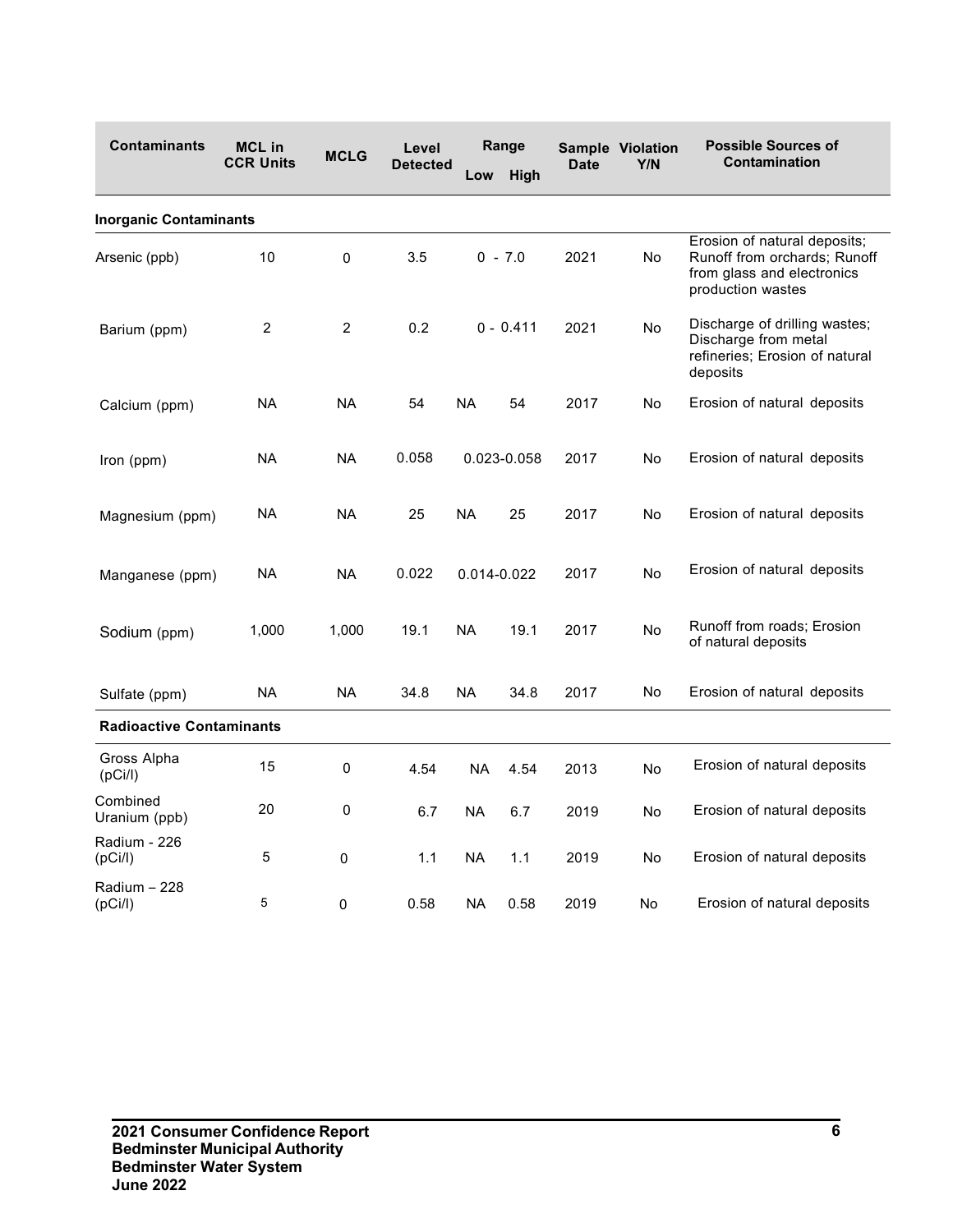## **Entry Point Disinfectant Residual Table**

(See *Unit Descriptions* and *Important Drinking Water Definitions* below for explanations of the terms used in this table)

| Contaminant       | <b>Minimum</b><br><b>Disinfectant</b><br><b>Residual</b><br>"MinRDL" | Lowest<br>Level<br><b>Detected</b> | <b>Range or</b><br><b>Detections</b> | <b>Units</b> | <b>Sample</b><br><b>Date</b> | <b>Violation</b><br>Y/N | <b>Possible Sources of</b><br>Contamination |
|-------------------|----------------------------------------------------------------------|------------------------------------|--------------------------------------|--------------|------------------------------|-------------------------|---------------------------------------------|
| Chlorine<br>(ppm) | 0.40                                                                 | 1.01                               | $1.01 - 1.98$                        | ppm          | 2021                         | No                      | Water additive used to<br>control microbes  |

## **Lead and Copper Table**

(See *Unit Descriptions* and *Important Drinking Water Definitions* below for explanations of the terms used in this table)

| <b>Contaminants</b>           | <b>AL</b> | <b>MCLG</b> | Your<br>Water<br>90 <sup>th</sup><br><b>Percentile</b> | # of Sites<br><b>Above AL</b><br>of Total<br><b>Sites</b> | <b>Sample</b><br><b>Date</b> | <b>Exceeds</b><br><b>AL</b> | <b>Possible Sources of</b><br>Contamination                                                                        |
|-------------------------------|-----------|-------------|--------------------------------------------------------|-----------------------------------------------------------|------------------------------|-----------------------------|--------------------------------------------------------------------------------------------------------------------|
| <b>Inorganic Contaminants</b> |           |             |                                                        |                                                           |                              |                             |                                                                                                                    |
| Lead (ppb)                    | 15        | 0           | 0.192                                                  | $0$ out of 11                                             | 2019                         | No                          | Corrosion of household<br>plumbing systems;<br>Frosion of natural<br>deposits                                      |
| Copper (ppm)                  | 1.3       | 1.3         | 0.0019                                                 | $0$ out of 11                                             | 2019                         | No                          | Corrosion of household<br>plumbing systems;<br>Erosion of natural<br>deposits; leaching from<br>wood preservatives |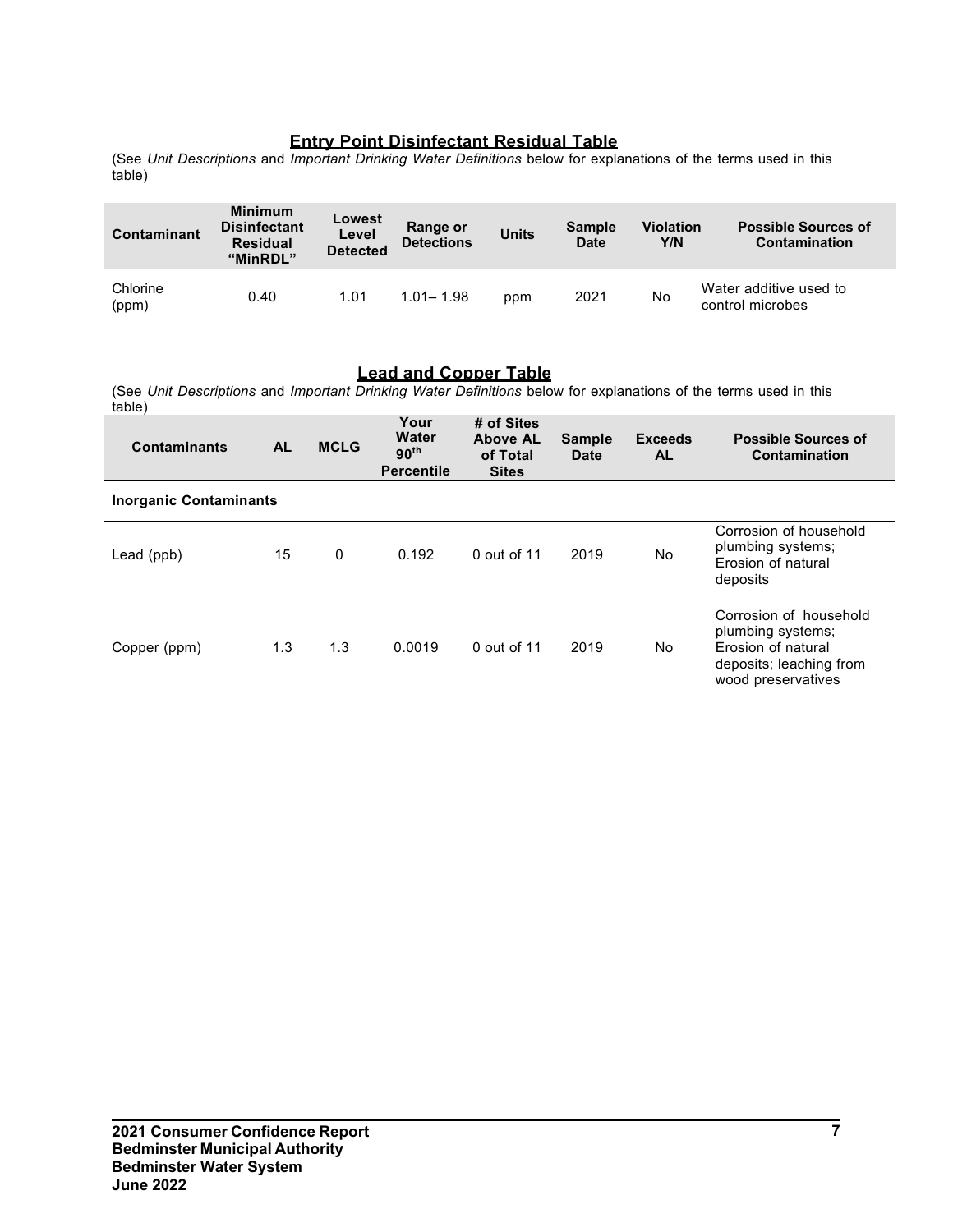# **Microbial Table**

(See *Unit Descriptions* and *Important Drinking Water Definitions* below for explanations of the terms used in this table)

| <b>Contaminants</b>                      | <b>MCL</b>                                                                               |                                                                  | <b>MCLG</b>  | Highest # or %<br><b>Positive</b><br><b>Samples</b> | <b>Violation</b><br>Y/N | Sources of<br><b>Contamination</b>      |  |  |  |
|------------------------------------------|------------------------------------------------------------------------------------------|------------------------------------------------------------------|--------------|-----------------------------------------------------|-------------------------|-----------------------------------------|--|--|--|
| <b>Total Coliform</b><br><b>Bacteria</b> | For systems that collect<br><40 samples/month: more<br>than 1 positive monthly<br>sample |                                                                  | $\mathbf{0}$ | 0                                                   | <b>No</b>               | Naturally present in the<br>environment |  |  |  |
| <b>Unit Descriptions</b>                 |                                                                                          |                                                                  |              |                                                     |                         |                                         |  |  |  |
| Term                                     |                                                                                          | <b>Definition</b>                                                |              |                                                     |                         |                                         |  |  |  |
| Mrem/year                                |                                                                                          | Millirems per year (a measure of radiation absorbed by the body) |              |                                                     |                         |                                         |  |  |  |
| pCi/L                                    |                                                                                          | Picocuries per liter (a measure of radioactivity)                |              |                                                     |                         |                                         |  |  |  |
| ppb                                      |                                                                                          | Parts per billion, or micrograms per liter (µg/L)                |              |                                                     |                         |                                         |  |  |  |
| ppm                                      |                                                                                          | Parts per million, or milligrams per liter (mg/L)                |              |                                                     |                         |                                         |  |  |  |
| ppq                                      |                                                                                          | Parts per quadrillion, or picograms per liter                    |              |                                                     |                         |                                         |  |  |  |
| ppt                                      |                                                                                          | Parts per trillion, or nanograms per liter                       |              |                                                     |                         |                                         |  |  |  |

**Information about Arsenic:** While your drinking water meets EPA's standard for arsenic, it does contain low levels of arsenic. EPA's standard balances the current understanding of arsenic's possible health effects against the costs of removing arsenic from drinking water. EPA continues to research the health effects of low levels of arsenic which is a mineral known to cause cancer at high concentrations and is linked to other health effects such as skin damage and circulatory problems.

**Information about Lead:** While your drinking water meets EPA's standard for lead, it does contain low levels of lead. If present, elevated levels of lead can cause serious health problems, especially for pregnant women and young children. Lead in drinking water is primarily from materials and components associated with service lines and home plumbing. BMA is responsible for providing high quality drinking water, but cannot control the variety of materials used in plumbing components. When your water has been sitting for several hours, you can minimize the potential for lead exposure by flushing your tap for 30 seconds to 2 minutes before using water for drinking or cooking. If you are concerned about lead in your water, you may wish to have your water tested. Additional information on lead in drinking water, testing methods, and steps you can take to minimize exposure is available from the Safe Drinking Water Hotline (800- 426-4791) or at *http://www.epa.gov/safewater/lead*.